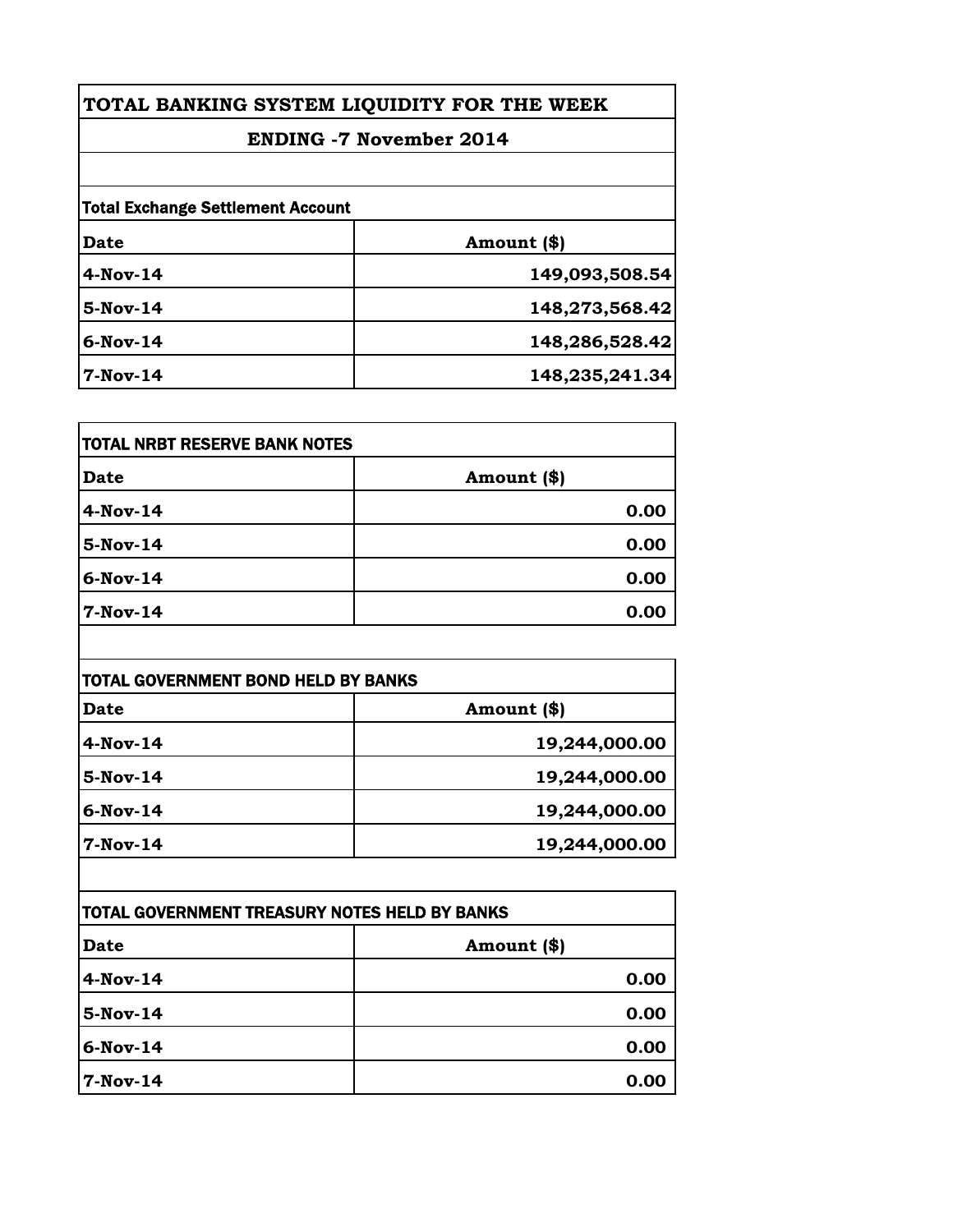| TOTAL BANKING SYSTEM LIQUIDITY FOR THE WEEK |                |
|---------------------------------------------|----------------|
| <b>ENDING - 14 November 2014</b>            |                |
|                                             |                |
| <b>Total Exchange Settlement Account</b>    |                |
| Date                                        | Amount (\$)    |
| 10-Nov-14                                   | 147,712,280.99 |
| $11-Nov-14$                                 | 148,139,482.78 |
| $12$ -Nov-14                                | 147,276,079.22 |
| $13-Nov-14$                                 | 147,509,295.06 |
| 14-Nov-14                                   | 147,962,889.55 |

| <b>TOTAL NRBT RESERVE BANK NOTES</b> |             |
|--------------------------------------|-------------|
| Date                                 | Amount (\$) |
| 10-Nov-14                            | 0.00        |
| 11-Nov-14                            | 0.00        |
| 12-Nov-14                            | 0.00        |
| 13-Nov-14                            | 0.00        |
| 14-Nov-14                            | 0.00        |

| <b>TOTAL GOVERNMENT BOND HELD BY BANKS</b> |               |
|--------------------------------------------|---------------|
| <b>Date</b>                                | Amount (\$)   |
| $10$ -Nov-14                               | 19,244,000.00 |
| 11-Nov-14                                  | 19,244,000.00 |
| $12$ -Nov-14                               | 19,244,000.00 |
| $13-Nov-14$                                | 19,244,000.00 |
| 14-Nov-14                                  | 19,244,000.00 |

| TOTAL GOVERNMENT TREASURY NOTES HELD BY BANKS |              |
|-----------------------------------------------|--------------|
| Date                                          | Amount $(*)$ |
| 10-Nov-14                                     | 0.00         |
| 11-Nov-14                                     | 0.00         |
| 12-Nov-14                                     | 0.00         |
| 13-Nov-14                                     | 0.00         |
| 14-Nov-14                                     | 0.00         |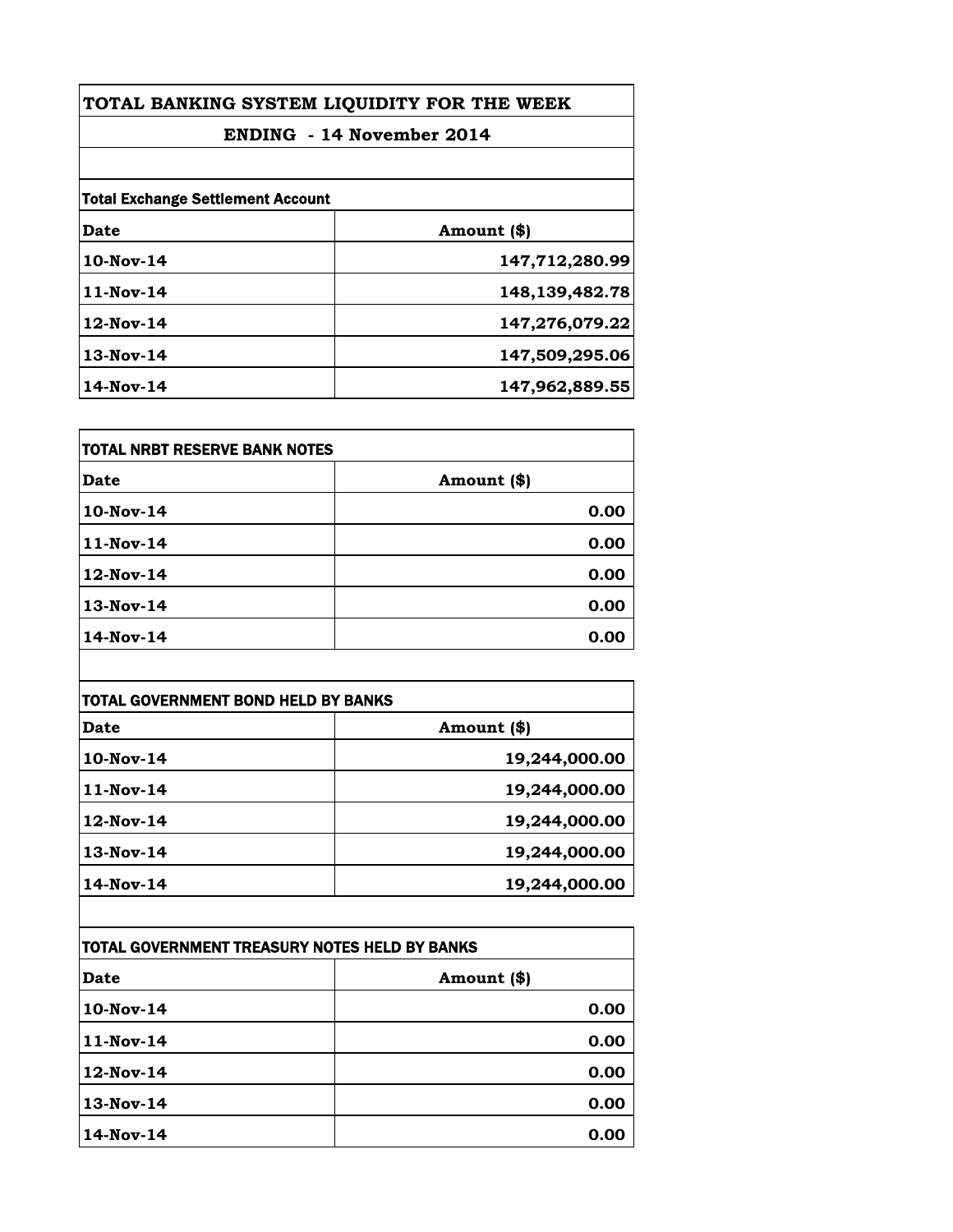| TOTAL BANKING SYSTEM LIQUIDITY FOR THE WEEK |                |
|---------------------------------------------|----------------|
| <b>ENDING</b> - 21 November 2014            |                |
|                                             |                |
| <b>Total Exchange Settlement Account</b>    |                |
| <b>Date</b>                                 | Amount (\$)    |
| 17-Nov-14                                   | 147,186,056.52 |
| 18-Nov-14                                   | 148,521,455.81 |
| 19-Nov-14                                   | 148,806,788.51 |
| $20$ -Nov-14                                | 148,779,452.08 |
| $21$ -Nov-14                                | 145,638,634.72 |

| TOTAL NRBT RESERVE BANK NOTES |             |
|-------------------------------|-------------|
| <b>Date</b>                   | Amount (\$) |
| 17-Nov-14                     | 0.00        |
| 18-Nov-14                     | 0.00        |
| 19-Nov-14                     | 0.00        |
| 20-Nov-14                     | 0.00        |
| 21-Nov-14                     | 0.00        |

| TOTAL GOVERNMENT BOND HELD BY BANKS |               |
|-------------------------------------|---------------|
| Date                                | Amount (\$)   |
| 17-Nov-14                           | 19,244,000.00 |
| 18-Nov-14                           | 19,244,000.00 |
| 19-Nov-14                           | 19,244,000.00 |
| 20-Nov-14                           | 19,244,000.00 |
| $21-Nov-14$                         | 19,244,000.00 |

| ITOTAL GOVERNMENT TREASURY NOTES HELD BY BANKS |             |
|------------------------------------------------|-------------|
| Date                                           | Amount (\$) |
| 17-Nov-14                                      | 0.00        |
| 18-Nov-14                                      | 0.00        |
| 19-Nov-14                                      | 0.00        |
| 20-Nov-14                                      | 0.00        |
| 21-Nov-14                                      | 0.00        |